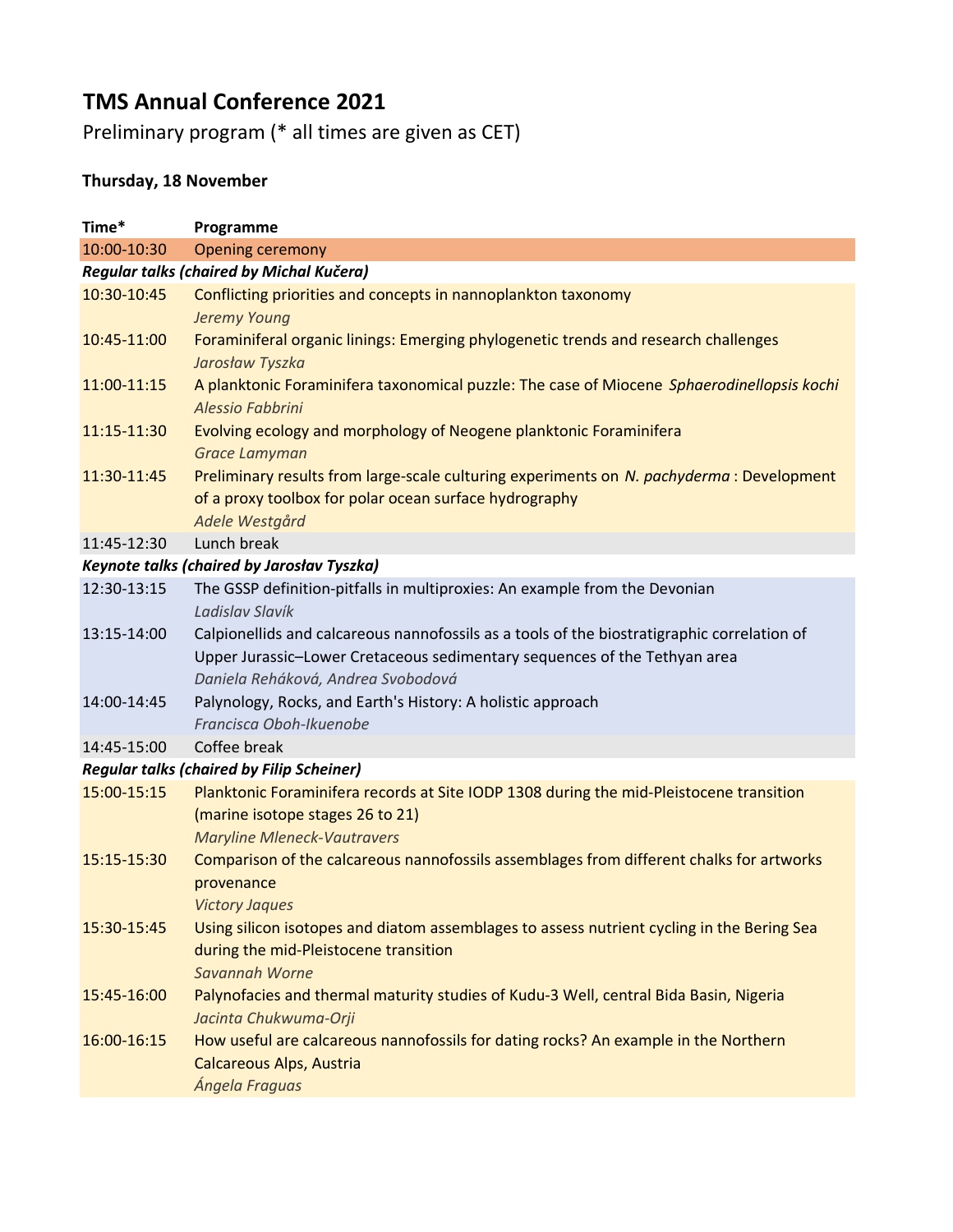## 16:15-16:30 Planktonic Foraminifera size variation analysis: How choosing the wrong descriptor can lead to wrong assumptions Jaime Yesid Suárez-Ibarra 16:30-16:45 Coffee break

16:45-18:30 TMS Annual General Meeting

## Friday, 19 November

| Time*                                             | Programme                                                                                                                                                      |  |
|---------------------------------------------------|----------------------------------------------------------------------------------------------------------------------------------------------------------------|--|
| <b>Regular talks (chaired by Francesca Lozar)</b> |                                                                                                                                                                |  |
| 8:30-8:45                                         | Late Miocene to Pleistocene calcareous nannofossil events from northeast Indian Ocean<br>Lopamudra Roy                                                         |  |
| 8:45-9:00                                         | Late Miocene calcareous nannofossils from Neil Island, northeast Indian Ocean<br><b>Stuti Saxena</b>                                                           |  |
| $9:00 - 9:15$                                     | Impact of radiolarians on Neil Island of Andaman and Nicobar Basin, northeast Indian Ocean<br><b>Rikee Dey</b>                                                 |  |
| $9:15-9:30$                                       | Palynology of evaporites: Case studies and a bright future ahead<br><b>Gil Machado</b>                                                                         |  |
| 9:30-9:45                                         | Microbioerosion on the Late Triassic to Middle Jurassic Foraminfera from the Dachstein<br>limestones in Northern Calcareous Alps, Austria<br><b>Matic Rifl</b> |  |
| 9:45-10:00                                        | Coffee break                                                                                                                                                   |  |
| <b>Keynote talks (chaired by Jeremy Young)</b>    |                                                                                                                                                                |  |
| 10:00-10:45                                       | Ecosystem responses in an ancient sister lake system from MIS 5 to present: The diatom<br>record of lakes Ohrid and Prespa<br>Aleksandra Cvetkoska             |  |
| 10:45-11:30                                       | End-Cretaceous extinction, recovery and radiation of the Paleocene-Eocene Foraminifera:<br>Multiproxy data from the Western Carpathians<br>Ján Soták           |  |
| 11:30-12:15                                       | Long lived lakes of the central Paratethys-hot spots of Miocene biodiversity<br>Radovan Kyška Pipík                                                            |  |
| 12:15-13:00                                       | Lunch break                                                                                                                                                    |  |
| Poster session (chaired by Valeria Luciani)       |                                                                                                                                                                |  |
| 13:00-13:30                                       | Foraminiferal associations of Vienna Basin based on the borehole MZ 102<br>Jaroslava Babejová-Kmecová                                                          |  |
|                                                   | Microendolithic communities and BFO index in tests of Foraminifera from Western<br>Carpathians                                                                 |  |
|                                                   | Marta Kerkhoff<br>Biostratigraphic and palaeoecological evaluation of planktonic and benthic Foraminifera                                                      |  |
|                                                   | across the Albian-Cenomanian transition<br>Tímea Aranyi                                                                                                        |  |
|                                                   | Global database of foraminiferal organic linings<br><b>Karolina Godos</b>                                                                                      |  |
|                                                   | Morphological variation in the extant coccolithophore genus Palusphaera<br>(Prymnesiophyceae)                                                                  |  |
|                                                   | Odysseus Archontikis                                                                                                                                           |  |